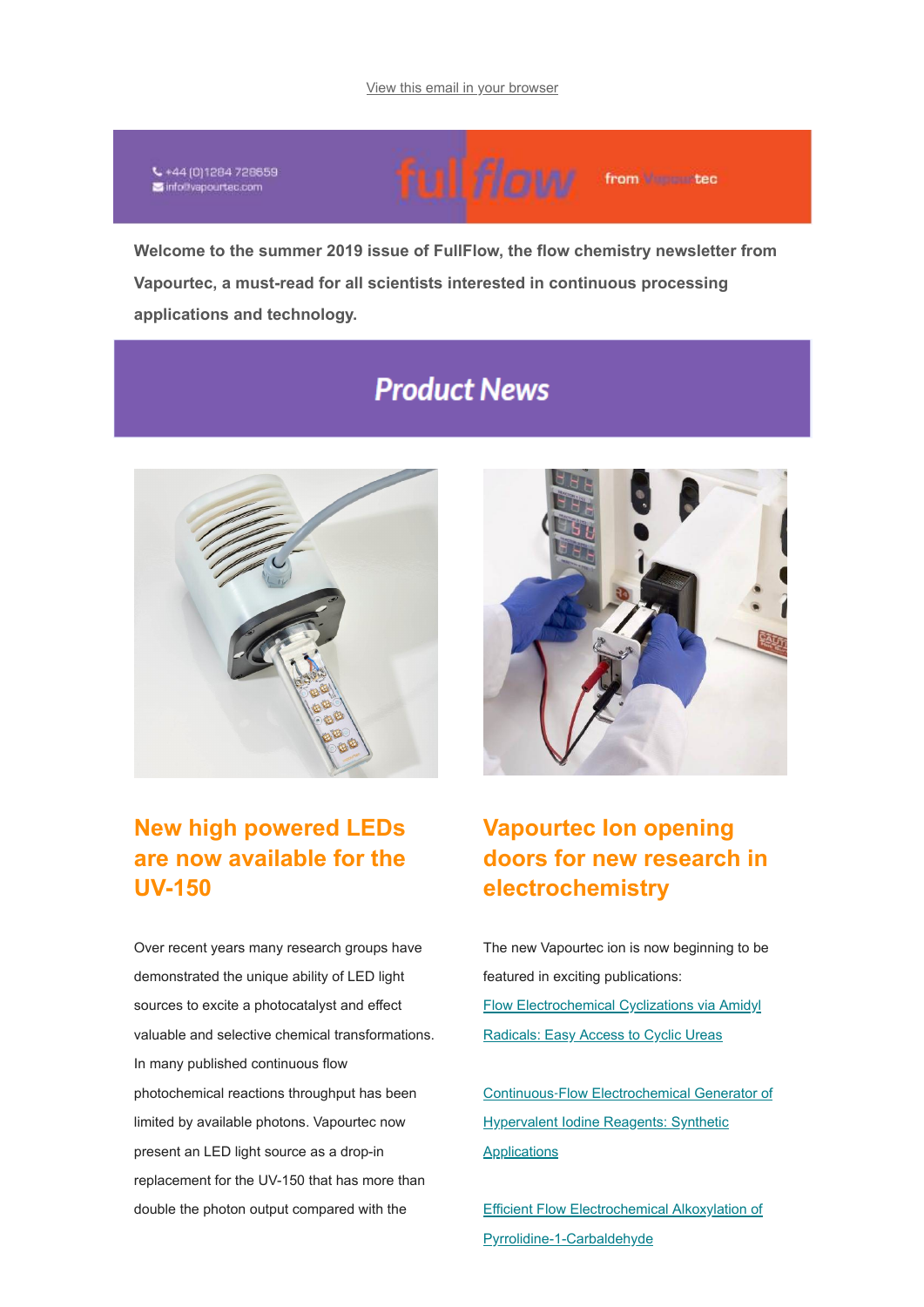#### standard lamp.

#### **Read more**

### **Read more**



### **The UV-150 2020 Edition**

In preparation for 2020 Vapourtec have improved their ground breaking UV-150 photochemical reactor. The 2020 edition features improvements such as, easier switching from cooled to heated conditions, improved solid handling capabilities and the exciting addition of high powered LEDs.



## **Vapourtec's unique heterogeneous reactor comes into the spotlight**

Vapourtec now present a unique packed-bed photo-reactor designed for illuminating a fixed bed of an immobilized photo catalyst. This reactor is already appearing in exciting publications and is now finally coming into the spotlight as it joins the Vapourtec product line.

#### **Read more**

#### **Read more**

# **Application Notes**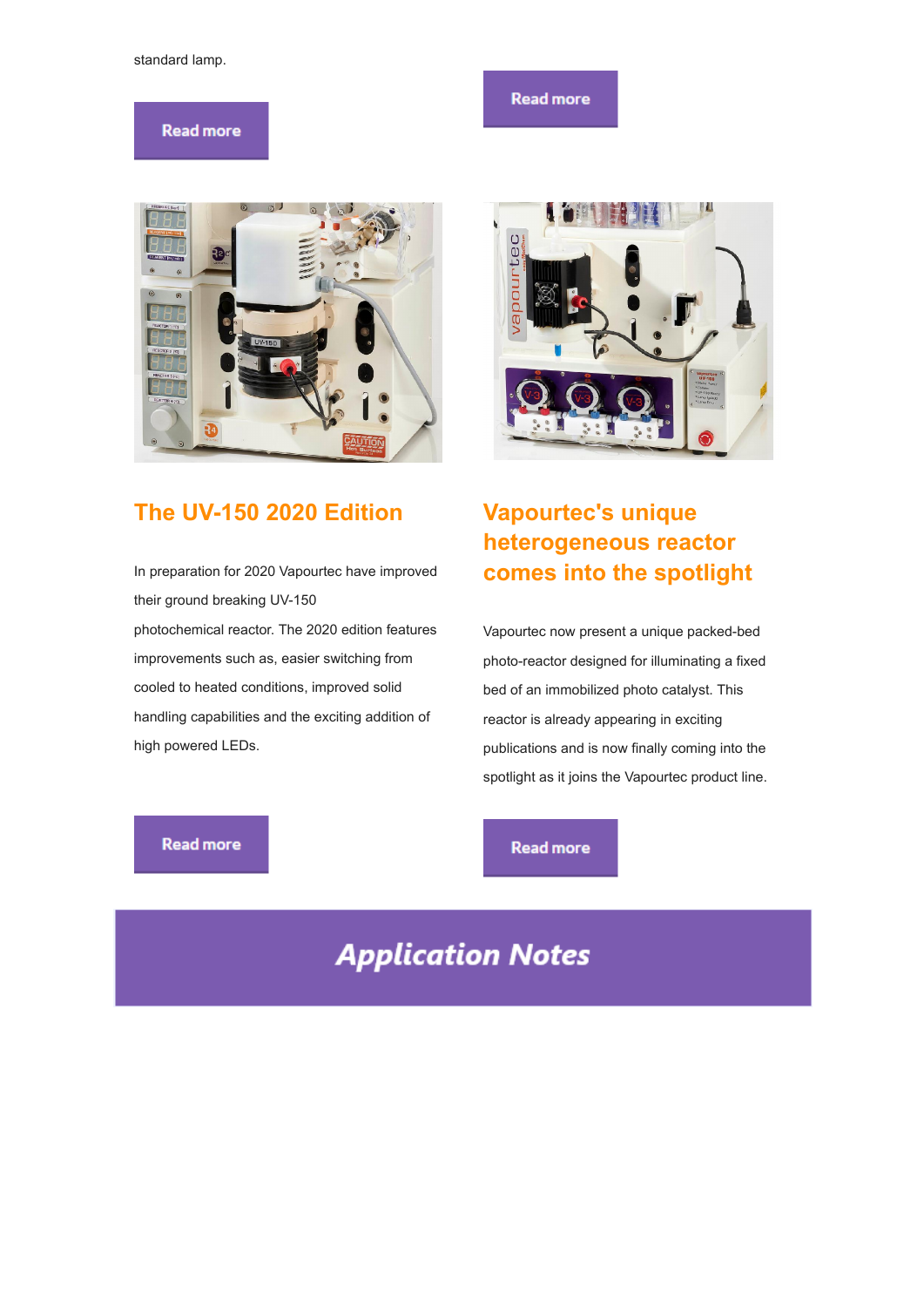

**Electrochemical pathway for cross coupling of organic halides - Csp2-Csp3 bonding**

This application note is prepared from work undertaken by New Path Molecular Research Ltd. This research project uses the Vapourtec Ion electrochemical reactor for the reductive cross-electrophile coupling of organic halides, constructing a Csp2-Csp3 bond. After optimization of this key reaction, the desired product was afforded in a yield of 81%.



# **Direct electrochemical oxidation of 4- tertbutyltoluene**

This application note demonstrates the use of the Vapourtec Ion electrochemical reactor for the direct oxidation of 4-tert-butyltoluene into 4-tertbutyl benzaldehyde dimethyl acetal. After optimization of this key reaction, the desired product was afforded in a yield of 88%.

**Read more** 

**Read more** 

## **Events**



**Flow Chemistry Society Annual Conference**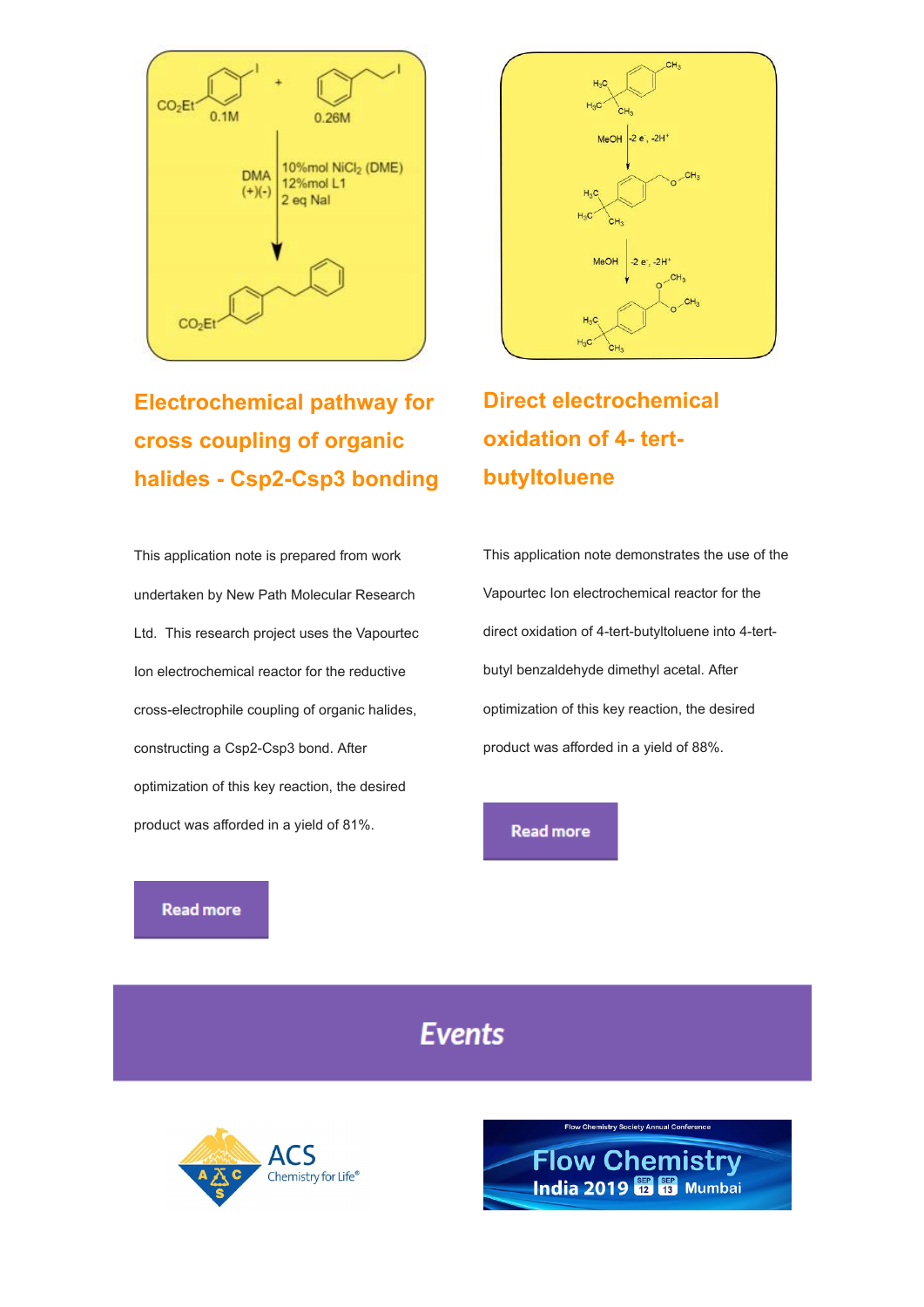ACS National Meeting & Expo – Chemistry & Water: San Diego, 25th - 29th August 2019 Flow Chemistry India 2019: Mumbai, 12th - 13th September 2019



**Publications** 



Batch Versus Flow Lithiation-Substitution of 1,3,4‐ Oxadiazoles: Exploitation of



Efficient Flow Electrochemical Alkoxylation of Pyrrolidine-1- **Carbaldehyde**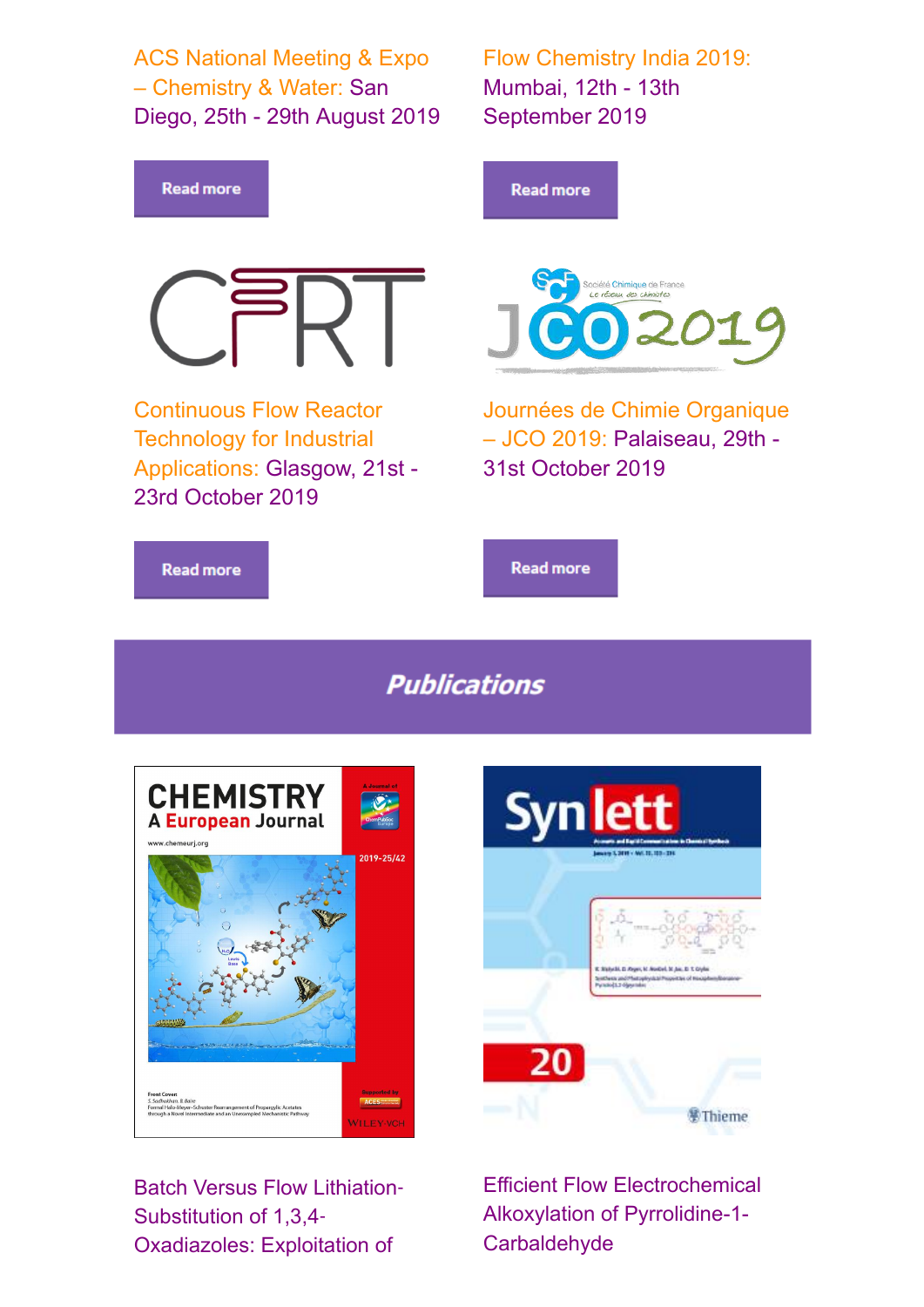### Unstable Intermediates

Jeff Y. F. Wong, John M. Tobin, Filipe Vilela and Graeme Barker\*

Institute of chemical sciences, Heriot-Watt University, Riccarton, Endinburgh, UK





## Visible light‐promoted Fe‐ catalyzed Csp2‐Csp3 Kumada cross‐coupling in flow

Xiao-Jing Wei<sup>a</sup>, Irini Abdiaj<sup>b</sup>, Carlo Sambiagio<sup>a</sup>, Chenfei Li<sup>c</sup>, Eli Zysman-Colman<sup>c</sup>, Jesús Alcázar<sup>\*b</sup>, Timothy Noël<sup>\*a</sup>

a Department of Chemical Engineering and Chemistry Micro Flow Chemistry and Synthetic Methodology Eindhoven University of Technology Den Dolech 2, 5612 AZ Eindhoven (The Netherlands)

**b** Discovery Sciences, Janssen Research and

Nasser Amri<sup>a</sup>, Ryan A. Skilton<sup>b</sup>, Duncan Guthrie<sup>b</sup>, Thomas Wirth<sup>\*a</sup>

a School of Chemistry, Cardiff University, Park Place, Cardiff, CF10 3AT, UK

**b** Vapourtec Ltd., 21 Park Farm Business Centre, Bury St Edmunds, IP28 6TS, UK

**Read more** 



A Novel and Efficient Continuous-Flow Route To Prepare Trifluoromethylated N‑Fused Heterocycles for Drug Discovery and Pharmaceutical **Manufacturing** 

Lara Amini-Rentsch<sup>1,2</sup>, Ennio Vanoli<sup>2</sup>, Sylvia Richard-Bildstein<sup>1</sup>, Roger Marti<sup>2</sup>, Gianvito Vilé<sup>1</sup>

1 Idorsia Pharmaceuticals Ltd., Chemistry Technologies & Lead Discovery, Department of Drug Discovery Chemistry, Hegenheimermattweg 91, CH-4123 Allschwil, Switzerland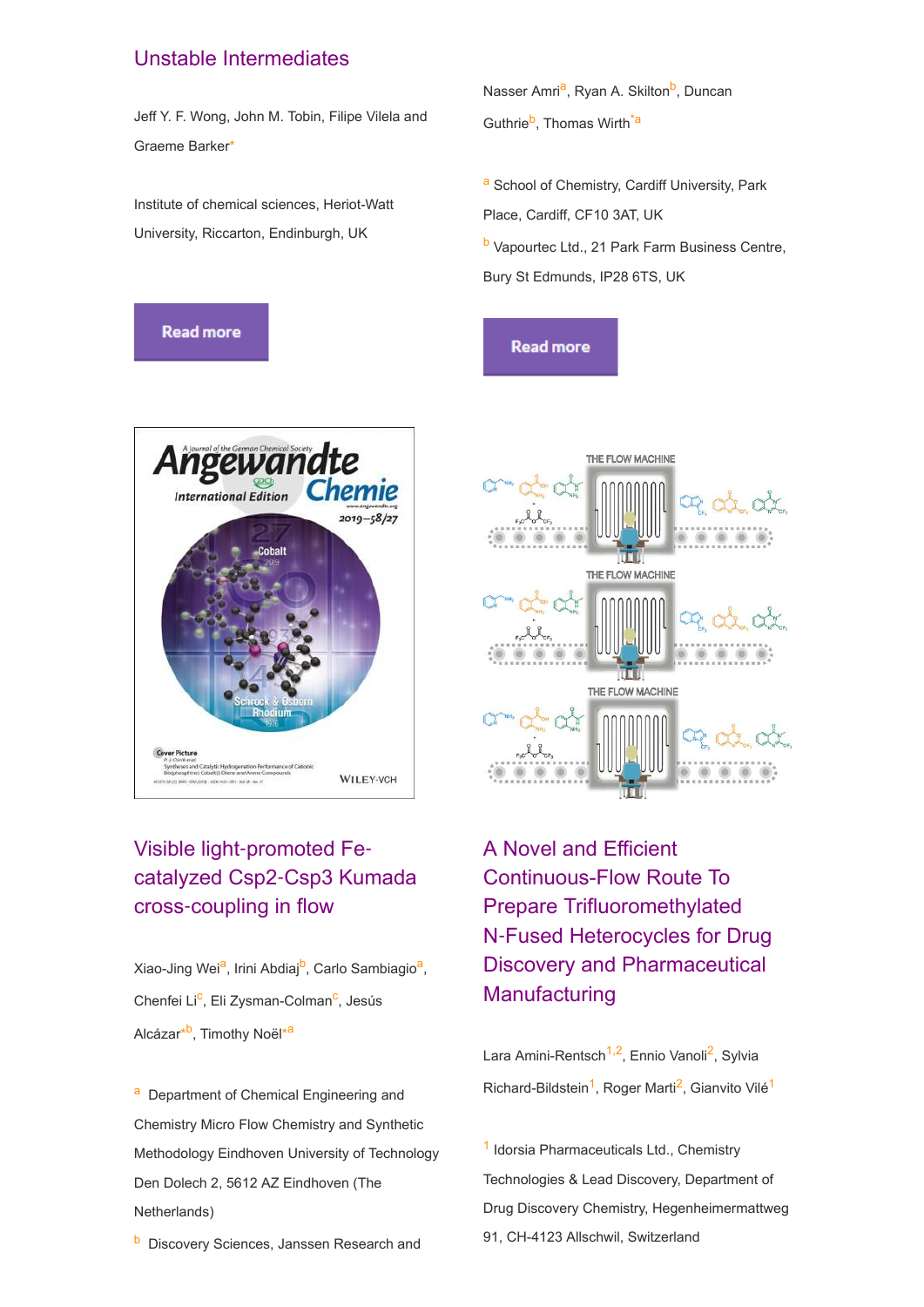Development Jannsen-Cilag, S.A. Jarama 75A, 45007 Toledo (Spain)

<sup>c</sup> Organic Semiconductor Center, EaStCHEM School of Chemistry University of St Andrews, St Andrews, Fife, KY16 9ST (UK)

**Read more** 

nature

<sup>2</sup> University of Applied Sciences Western Switzerland (HES-SO), Haute Ecole d'Ingénierie et d'Architecture de Fribourg, Institute of Chemical Technology, 80 boulevard de Pérolles, Fribourg, Switzerland

### **Read more**



## Practical and regioselective amination of arenes using alkyl amines

Alessandro Ruffoni<sup>1</sup>, Fabio Juliá<sup>1</sup>, Thomas D. Svejstrup<sup>1</sup>, Alastair J. McMillan<sup>1</sup>, James J. Douglas<sup>2</sup> & Daniele Leonori<sup>1\*</sup>

 $<sup>1</sup>$  School of Chemistry, University of Manchester,</sup> Manchester, UK.

<sup>2</sup> Early Chemical Development, Pharmaceutical Sciences, IMED Biotech Unit, AstraZeneca, Macclesfield, UK.

## A flow platform for degradationfree CuAAC bioconjugation

Alessandro Ruffoni<sup>1</sup>, Fabio Juliá<sup>1</sup>, Thomas D. Svejstrup<sup>1</sup>, Alastair J. McMillan<sup>1</sup>, James J. Douglas<sup>2</sup> & Daniele Leonori<sup>1\*</sup>

<sup>1</sup> Department of Pure and Applied Chemistry, University of Strathclyde, 295 Cathedral Street, Glasgow G1 1XL, UK

<sup>2</sup> Chemical Sciences, Heriot-Watt University, Edinburgh EH14 4AS, UK

<sup>3</sup> School of Chemistry, University of St Andrews, North Haugh, St Andrews KY16 9ST, UK.

**Read more** 

**Read more**